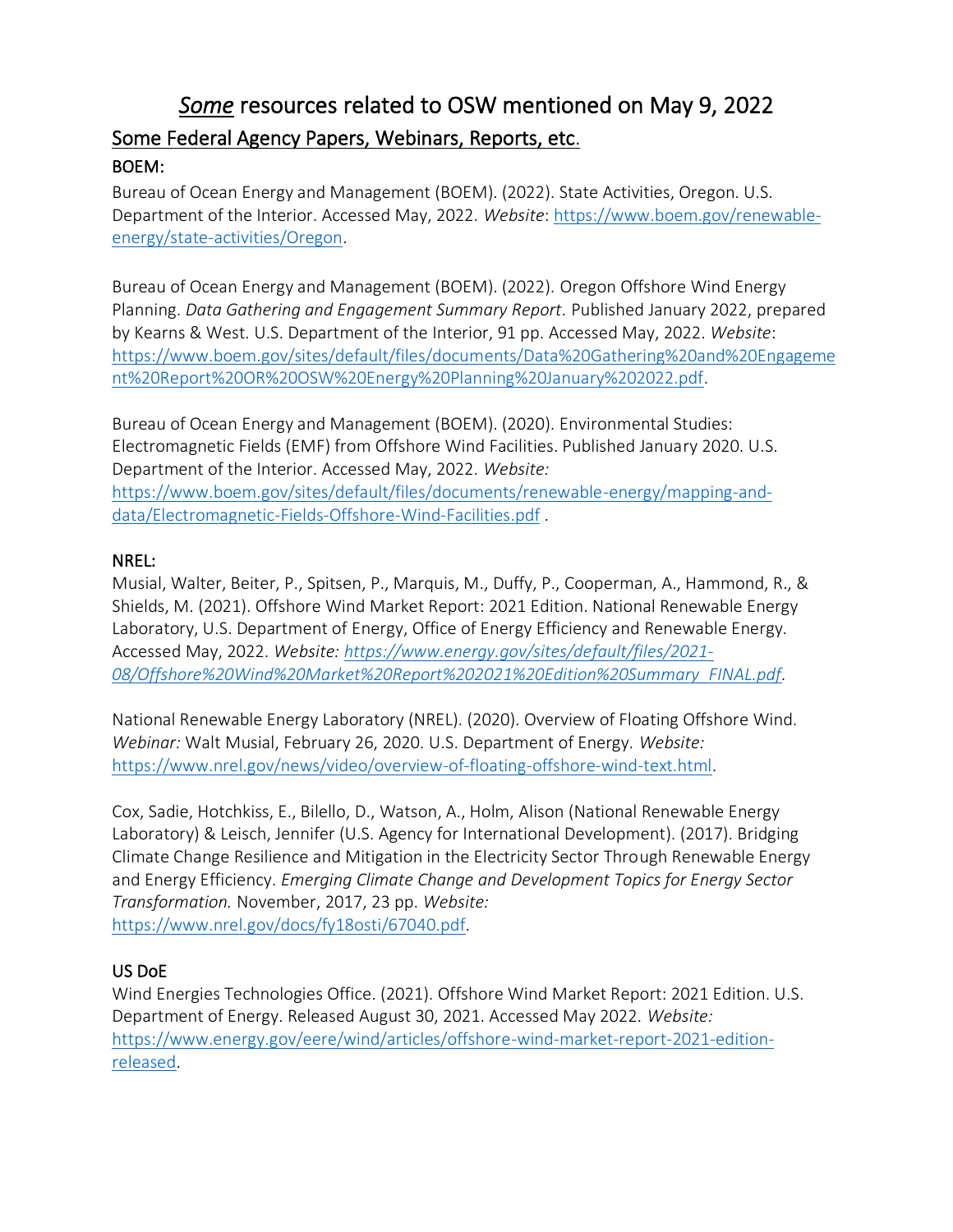#### NOAA

NOAA Fisheries (2022). Offshore Wind Energy. National Oceanic and Atmospheric Administration, U.S. Department of Commerce. Accessed May, 2022. *Website:* <https://www.fisheries.noaa.gov/topic/offshore-wind-energy>

National Oceanic and Atmospheric Administration & Bureau of Ocean Energy and Management. (2022). Memorandum of Understanding between the National Oceanic and Atmospheric Administration and Bureau of Ocean Energy Management to Responsibly Advance Offshore Wind Energy, 6 pp. Accessed May 2022. *Website*:

[https://www.noaa.gov/sites/default/files/2022-01/MOU%20NOAA%20BOEM%20SIGNED%20-](https://www.noaa.gov/sites/default/files/2022-01/MOU%20NOAA%20BOEM%20SIGNED%20-%20011222.pdf) [%20011222.pdf](https://www.noaa.gov/sites/default/files/2022-01/MOU%20NOAA%20BOEM%20SIGNED%20-%20011222.pdf)

Pacific Fisheries Management Council. 2022. Marine Planning. Accessed May, 2022. *Website:*  <https://www.pcouncil.org/marine-planning/>

Mid-Atlantic Fishery Management Council. 2022. Offshore Wind in the Northeast Region. Accessed May, 2022. *Website*: [https://www.mafmc.org/northeast-offshore-wind.](https://www.mafmc.org/northeast-offshore-wind)

NOAA Fisheries. 2022. Offshore Wind Energy Development in New England/Mid-Atlantic Waters. *Updated:* February 24, 2022. National Oceanic and Atmospheric Administration, U.S. Department of Commerce. Accessed May, 2022. *Website: [https://www.fisheries.noaa.gov/new](https://www.fisheries.noaa.gov/new-england-mid-atlantic/science-data/offshore-wind-energy-development-new-england-mid-atlantic-waters)[england-mid-atlantic/science-data/offshore-wind-energy-development-new-england-mid](https://www.fisheries.noaa.gov/new-england-mid-atlantic/science-data/offshore-wind-energy-development-new-england-mid-atlantic-waters)[atlantic-waters.](https://www.fisheries.noaa.gov/new-england-mid-atlantic/science-data/offshore-wind-energy-development-new-england-mid-atlantic-waters)*

#### NSGO

National Sea Grant Offshore Wind Energy Liaison Initiative: Science and Knowledge for sustainable ocean planning. Accessed May, 2022. *Website:*  <https://seagrantoffdev.wpengine.com/>

Rhode Island Sea Grant. (2022). Our Work: Ocean Planning. Accessed May, 2022. *Website*: [https://seagrant.gso.uri.edu/our-work/ocean-planning/.](https://seagrant.gso.uri.edu/our-work/ocean-planning/)

#### Some State Agency Documents, Webinars, Reports, etc. OR DoE

Oregon Department of Energy. (2022). Floating Offshore Wind Study: Benefits & Challenges for Oregon. Accessed May, 2022. *Website*[: https://www.oregon.gov/energy/energy](https://www.oregon.gov/energy/energy-oregon/Pages/fosw.aspx)[oregon/Pages/fosw.aspx.](https://www.oregon.gov/energy/energy-oregon/Pages/fosw.aspx)

#### DLCD

Oregon Department of Land Conservation and Development (DLCD). (2022). OROWindMap: Supporting the Offshore Wind Planning Process in Oregon. Accessed May, 2022. *Website*: [https://offshorewind.westcoastoceans.org/visualize/#x=-](https://offshorewind.westcoastoceans.org/visualize/#x=-124.50&y=40.50&z=5&logo=true&controls=true&basemap=ocean&tab=data&legends=false&layers=true)

[124.50&y=40.50&z=5&logo=true&controls=true&basemap=ocean&tab=data&legends=false&lay](https://offshorewind.westcoastoceans.org/visualize/#x=-124.50&y=40.50&z=5&logo=true&controls=true&basemap=ocean&tab=data&legends=false&layers=true) [ers=true](https://offshorewind.westcoastoceans.org/visualize/#x=-124.50&y=40.50&z=5&logo=true&controls=true&basemap=ocean&tab=data&legends=false&layers=true)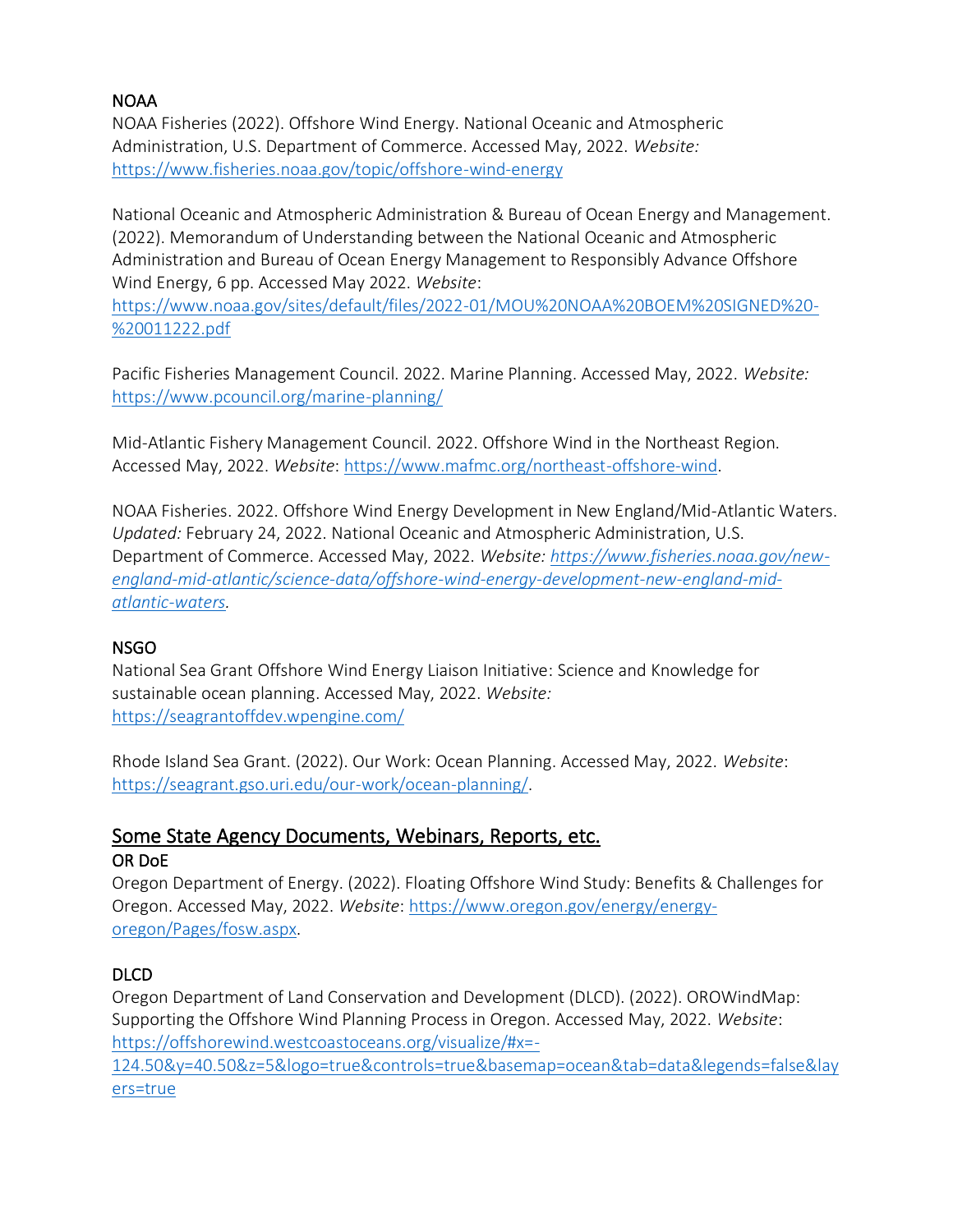Oregon Renewable Energy Siting Assessment (ORSEA). (2021). Natural Resources, Environment, and Development: Opportunities and Constraints. *Conservation Biology Institute*, 93 pp. *Website: [https://www.oregon.gov/energy/energy-oregon/Documents/2022-NREA-Opps-Constraints-](https://www.oregon.gov/energy/energy-oregon/Documents/2022-NREA-Opps-Constraints-Assessment-Report.pdf?utm_source=CBI+Master+List&utm_campaign=b61b38a60c-EMAIL_CAMPAIGN_2022_04_15_01_12&utm_medium=email&utm_term=0_1548d4a8b9-b61b38a60c-327520245)[Assessment-Report.pdf?utm\\_source=CBI+Master+List&utm\\_campaign=b61b38a60c-](https://www.oregon.gov/energy/energy-oregon/Documents/2022-NREA-Opps-Constraints-Assessment-Report.pdf?utm_source=CBI+Master+List&utm_campaign=b61b38a60c-EMAIL_CAMPAIGN_2022_04_15_01_12&utm_medium=email&utm_term=0_1548d4a8b9-b61b38a60c-327520245)[EMAIL\\_CAMPAIGN\\_2022\\_04\\_15\\_01\\_12&utm\\_medium=email&utm\\_term=0\\_1548d4a8b9](https://www.oregon.gov/energy/energy-oregon/Documents/2022-NREA-Opps-Constraints-Assessment-Report.pdf?utm_source=CBI+Master+List&utm_campaign=b61b38a60c-EMAIL_CAMPAIGN_2022_04_15_01_12&utm_medium=email&utm_term=0_1548d4a8b9-b61b38a60c-327520245) [b61b38a60c-327520245.](https://www.oregon.gov/energy/energy-oregon/Documents/2022-NREA-Opps-Constraints-Assessment-Report.pdf?utm_source=CBI+Master+List&utm_campaign=b61b38a60c-EMAIL_CAMPAIGN_2022_04_15_01_12&utm_medium=email&utm_term=0_1548d4a8b9-b61b38a60c-327520245)*

### OED

Knoder, Erik. (2022). In Cod (And Crab!) We Trust – Oregon's Seafood Processing Industry. State of Oregon Employment Department. *Published:* April 4, 2022. Accessed May, 2022. *Website*: <https://www.qualityinfo.org/-/in-cod-and-crab-we-trust-oregon-s-seafood-processing-industry/>

Knoder, Erik. (2022). Oregon's Commercial Fishing in 2021. State of Oregon Employment Department. *Published:* April 19, 2022.Accessed May, 2022. *Website*: [https://www.qualityinfo.org/-/oregon-s-commercial-fishing-in-2021.](https://www.qualityinfo.org/-/oregon-s-commercial-fishing-in-2021)

## Some Oregon local government – energy related groups

Lincoln County Board of Commissioners. (2022). F.I.N.E Meeting: May 3, 2022. *Website*: [https://www.co.lincoln.or.us/boc/page/fine-meeting.](https://www.co.lincoln.or.us/boc/page/fine-meeting)

Tillamook County Board of Commissioners. (2019). F.A.C.T. *Website*: [https://www.co.tillamook.or.us/sites/default/files/fileattachments/ordinance/24654/19-057.pdf.](https://www.co.tillamook.or.us/sites/default/files/fileattachments/ordinance/24654/19-057.pdf)

Coos County: Southern Oregon Ocean Resources Coalition. (2015). SOORC is a local nonprofit that can "calm the seas or make waves." *Website*[: https://theworldlink.com/news/local/soorc-is](https://theworldlink.com/news/local/soorc-is-a-local-nonprofit-that-can-calm-the-seas-or-make-waves/article_40023864-b9f4-5d19-ab4f-a940c6cbd904.html)[a-local-nonprofit-that-can-calm-the-seas-or-make-waves/article\\_40023864-b9f4-5d19-ab4f](https://theworldlink.com/news/local/soorc-is-a-local-nonprofit-that-can-calm-the-seas-or-make-waves/article_40023864-b9f4-5d19-ab4f-a940c6cbd904.html)[a940c6cbd904.html.](https://theworldlink.com/news/local/soorc-is-a-local-nonprofit-that-can-calm-the-seas-or-make-waves/article_40023864-b9f4-5d19-ab4f-a940c6cbd904.html)

#### Some OSU energy related resources

Pacific Marine Energy Center. (2022). Oregon State University. Accessed May, 2022. *Website:*  [https://pmec.oregonstate.edu.](https://pmec.oregonstate.edu/)

PacWave. (2022). Testing Wave Energy For The Future. Accessed May, 2022. *Website:*  [https://pacwaveenergy.org.](https://pacwaveenergy.org/)

Hinsdale Wave Research Laboratory. Accessed May, 2022. *Website: <https://engineering.oregonstate.edu/facilities/wave-lab>*

Wallace Energy Systems & Renewables Facility (WESRF). Accessed May, 2022. *Website: <https://wesrf.engr.oregonstate.edu/>*

Oregon Sea Grant. (2022). Oregon State University. Accessed May, 2022. *Website*: [https://seagrant.oregonstate.edu.](https://seagrant.oregonstate.edu/)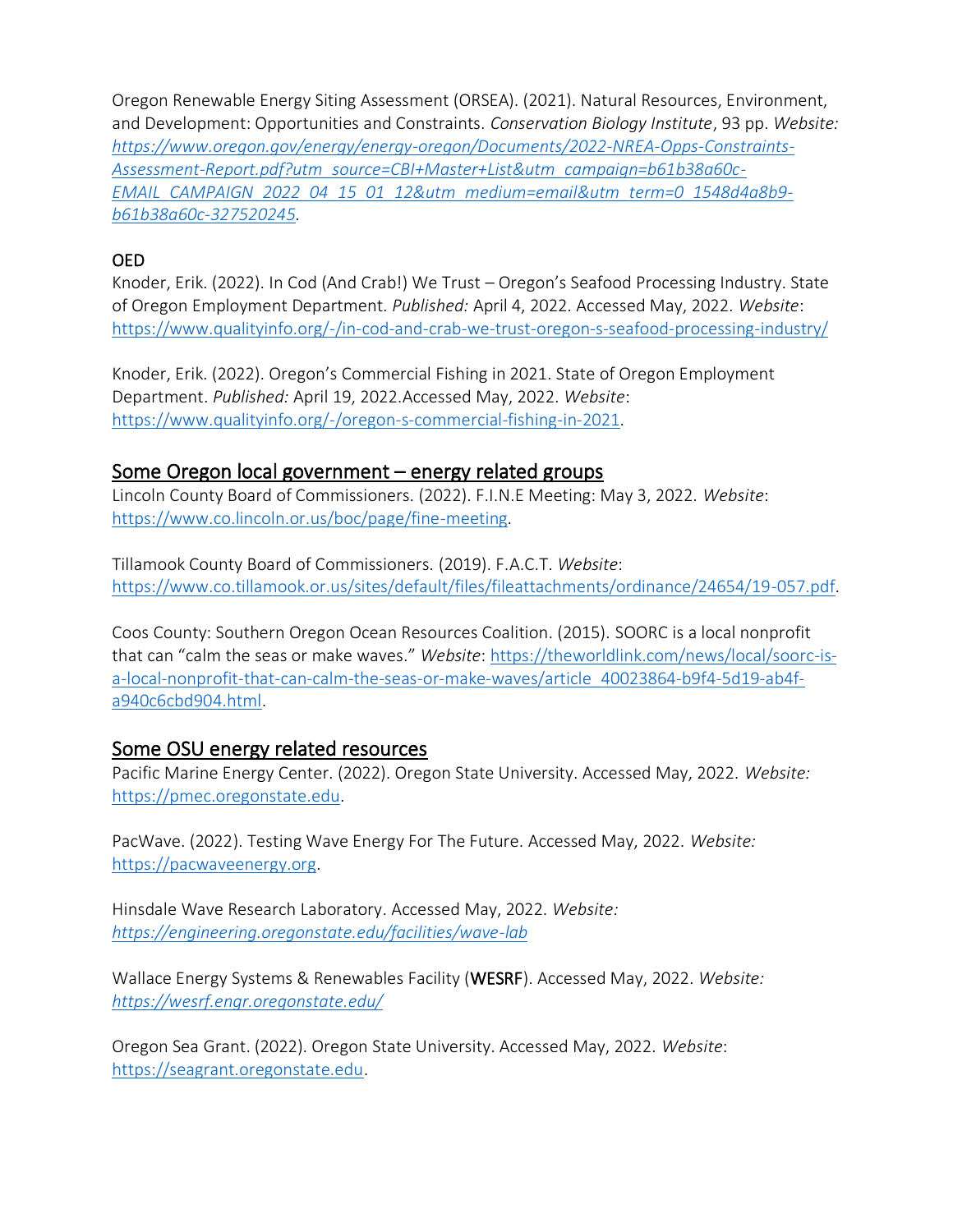## A few related academic papers, webinars, reports, etc. mentioned in the 5/9 talk *Oceanography* 2020 Special Issue<https://tos.org/oceanography/issue/volume-33-issue-4>

Bidwell, D., Firestone, J., & Ferguson, M. (2022). New Englanders support more offshore wind power-just don't send it to New York. *The Conversation*. Published April 29, 2022. *Website:* [https://theconversation.com/new-englanders-support-more-offshore-wind-power-just-dont](https://theconversation.com/new-englanders-support-more-offshore-wind-power-just-dont-send-it-to-new-york-181758)[send-it-to-new-york-181758](https://theconversation.com/new-englanders-support-more-offshore-wind-power-just-dont-send-it-to-new-york-181758)

Firestone, Hirt, C., Bidwell, D., Gardner, M., & Dwyer, J. (2020). Faring well in offshore wind power siting? Trust, engagement and process fairness in the United States. *Energy Research & Social Science*, *62*: 101393.<https://doi.org/10.1016/j.erss.2019.101393>

Garret, J., Thompson, P., & Conway, F. (2022). Socioeconomic Impacts of Wave Energy Knowledge and Service Providers to Oregon: Research Summary Report. Pacific Marine Energy Center. *Website*: [https://ir.library.oregonstate.edu/concern/technical\\_reports/h702qf34d](https://ir.library.oregonstate.edu/concern/technical_reports/h702qf34d)

Johnson, Dawson, C. L., Conners, M. G., Locke, C. C., & Maxwell, S. M. (2022). Offshore renewables need an experimental mindset. *Science (American Association for the Advancement of Science)*, 376(6591): 361–361.<https://doi.org/10.1126/science.abo7924>

Maxwell, Kershaw, F., Locke, C. C., Conners, M. G., Dawson, C., Aylesworth, S., Loomis, R., & Johnson, A. F. (2022). Potential impacts of floating wind turbine technology for marine species and habitats. *Journal of Environmental Management*, 307: 114577–114577. <https://doi.org/10.1016/j.jenvman.2022.114577>

# Some Commercial Fishing, Environmental NGOs, etc. collaborations mentioned 5/9

Responsible Offshore Development Alliance (RODA). (2022). *Website*: [https://rodafisheries.org.](https://rodafisheries.org/) "We are a broad membership-based coalition of fishing industry associations and fishing companies committed to improving the compatibility of new offshore development with their businesses."

Responsible Offshore Science Alliance. (2022). *Website*: [https://www.rosascience.org](https://www.rosascience.org/). "The Responsible Offshore Science Alliance (ROSA), founded in 2019, is a nonprofit organization that seeks to advance regional research and monitoring of fisheries and offshore wind interactions through collaboration and cooperation. ROSA's objective is to be a trusted resource that enables scientific research, increases efficiency, deepens understanding, and facilitates collaboration."

Oregon Fishermen's Cable Committee (OFCC). *Website:<http://www.ofcc.com/>*

Crabber-Towboat Lane Agreement, Washington Sea Grant. *Website: [https://wsg.washington.edu/celebrating-50-years-of-brokering-lane-agreements-between](https://wsg.washington.edu/celebrating-50-years-of-brokering-lane-agreements-between-crabbers-and-towboat-operators/)[crabbers-and-towboat-operators/](https://wsg.washington.edu/celebrating-50-years-of-brokering-lane-agreements-between-crabbers-and-towboat-operators/)*

Surfrider Foundation. (2008). Renewable Ocean Energy Policy. *Website*: <https://www.surfrider.org/pages/policy-on-renewable-ocean-energy>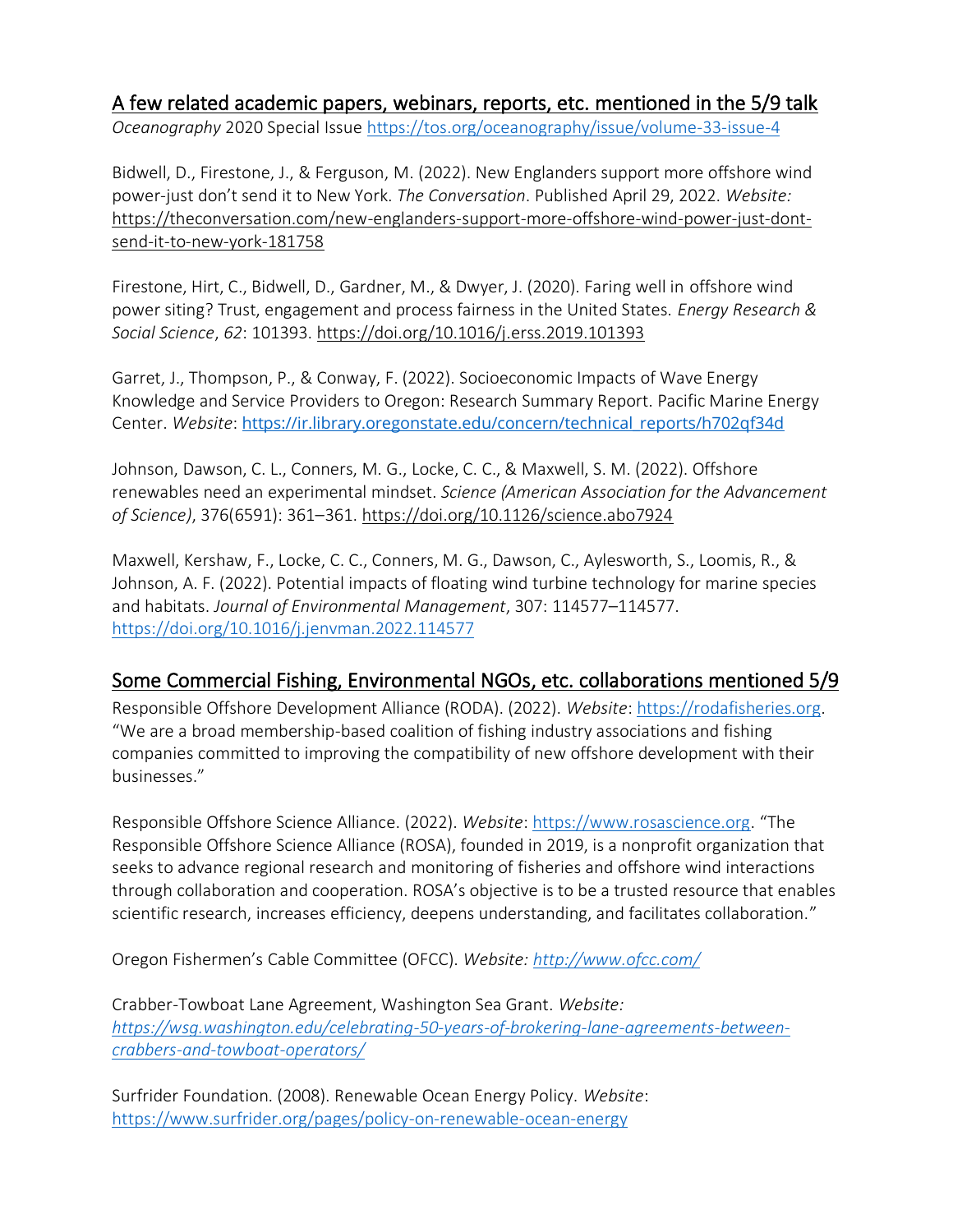Group Letter (2022). Sent to the Bureau of Ocean Energy and Management (BOEM). April 2022. *Signers included*: Midwater Trawlers Cooperative • Fishermen's Marketing Association • Pacific Seafood • West Coast Pelagic Conservation Group • Pacific Coast Federation of Fishermen's Associations • California Wetfish Producers Association • West Coast Fisheries Consultants • Ocean Gold Seafoods • Western Fishboat Owners Association • Oregon Trawl Commission • West Coast Seafood Processors Association • Pacific Whiting Conservation Cooperative • Shrimp Producers Marketing Cooperative • American Albacore Fishermen's Association • Portland Audubon • American Bird Conservancy • Oceana • Surfrider Foundation • Oregon Shores • Whale and Dolphin Conservation • Kalmiopsis Audubon Society • Redwood Audubon Society • Audubon Society of Lincoln City • Cape Arago Audubon Society

Midwater Trawlers Cooperative: "Midwater Trawlers Cooperative is a non-profit trade association established in 1982. We represent 30 trawl catcher vessels that fish for pacific whiting and groundfish on the Pacific coast and for pollock, cod and groundfish in the Bering Sea and Gulf of Alaska. MTC vessels are homeported in Brookings and Newport, Oregon; Seattle, Washington; and Kodiak, Alaska. Headquartered in Newport, Oregon, MTC represents the interests of its members at the local, state, regional and national level in regard to fisheries management activities." [https://www.midwatertrawlers.org](https://www.midwatertrawlers.org/)

Fisherman's Marketing Association: "The Fishermen's Marketing Association (FMA) was founded in 1952 in order to promote stable prices and an orderly flow of wholesome seafood to the consumer. Today the FMA supplies groundfish and shrimp to around twenty different fish processing companies at over forty buying stations from Bellingham, Washington to San Pedro, California." [https://www.trawl.org](https://www.trawl.org/)

Pacific Seafood: "Founded in 1941 by the Dulcich Family, Pacific Seafood is a family-owned and operated company dedicated to providing the healthiest protein on the planet. Pacific Seafood manages all parts of the supply chain from harvesting/fishing to processing, and distribution in order to provide customers with fresh, sustainable, high-quality products. Pacific Seafood Group is headquartered in Clackamas, Oregon. We employ more than 3,000 team members across 41 facilities in 11 states. One of our missions is to provide products to meet all of our customers' center of the plate protein needs including seafood, beef, pork, and poultry. Some of our most popular items include oysters, Dungeness crab, rockfish, cold-water shrimp, wild salmon, and steelhead." [https://www.pacificseafood.com](https://www.pacificseafood.com/)

West Coast Pelagic Conservation Group: "Our organization is composed of fishermen and processors with the purpose of improving research, educational opportunities, and marketing opportunity for our west coast pelagic species. To date we have primarily focused on collaborative research." [https://pfmc.psmfc.org/CommentReview/DownloadFile?p=a3fe4eb5-5253-4343-ae8f-](https://pfmc.psmfc.org/CommentReview/DownloadFile?p=a3fe4eb5-5253-4343-ae8f-6582960c9688.pdf&fileName=WCP%20Comments%20Agenda%20Item%20G.1%20Sardine%20Rebuilding%20Plan.pdf)[6582960c9688.pdf&fileName=WCP%20Comments%20Agenda%20Item%20G.1%20Sardine%20Rebuil](https://pfmc.psmfc.org/CommentReview/DownloadFile?p=a3fe4eb5-5253-4343-ae8f-6582960c9688.pdf&fileName=WCP%20Comments%20Agenda%20Item%20G.1%20Sardine%20Rebuilding%20Plan.pdf) [ding%20Plan.pdf](https://pfmc.psmfc.org/CommentReview/DownloadFile?p=a3fe4eb5-5253-4343-ae8f-6582960c9688.pdf&fileName=WCP%20Comments%20Agenda%20Item%20G.1%20Sardine%20Rebuilding%20Plan.pdf)

Pacific Coast Federation of Fisherman's Associations: "The Pacific Coast Federation of Fishermen's Associations (PCFFA) is the largest and most active trade association of commercial fishermen on the West Coast. PCFFA has led the fishing industry in protecting the rights of fishermen and fishing communities since 1976. We constantly fight for the long-term survival of commercial fishing as a productive livelihood and way of life." [https://pcffa.org](https://pcffa.org/)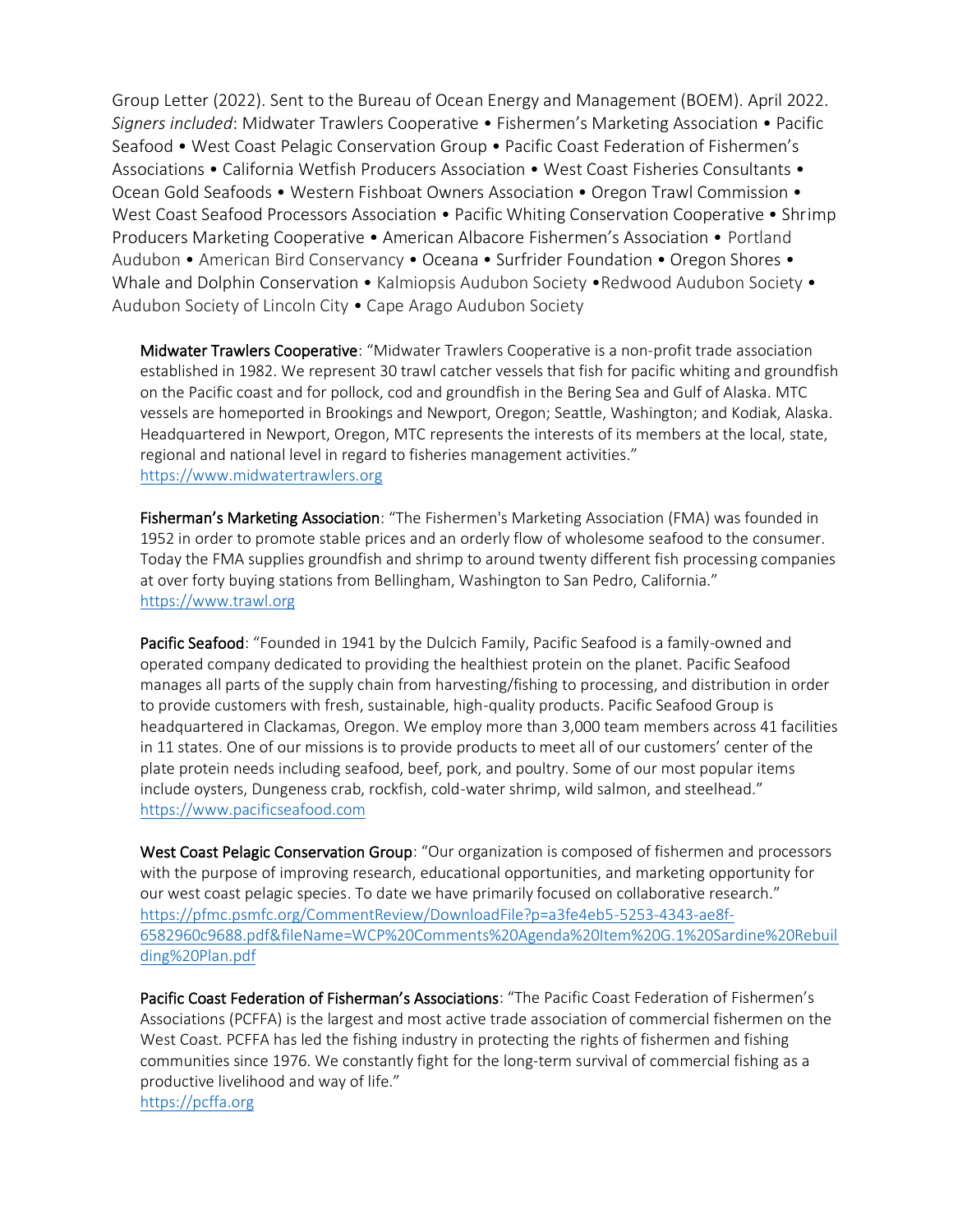California Wetfish Producers Association: "The non-profit California Wetfish Producers Association (CWPA) was established in 2004 to promote sustainable fisheries and foster cooperative research. Voluntary membership includes the majority of wetfish harvesters and processors operating in California."

[https://californiawetfish.org](https://californiawetfish.org/)

West Coast Fisheries Consultants: "Modern fishing is a careful balance between public and private interests; all seeking to create and promote sustainable fishing practices. Fishermen want to fish, we understand that. We also understand that without reasonable management, many fisheries would not be targeted in a sustainable way. What is reasonable? Obviously, that varies and depends on the particular fishery and fishing methods under scrutiny. West Coast Fisheries Consultants are unique in that we have an attorney who has participated in both the sport fishery and a number of commercial fisheries. He understands the laws, regulations and procedures that go into the fishery management process; and can effectively bridge the gap between those who simply want to fish and those who want to regulate the fisheries. We also have access to marine biologists, lobbyists and other professionals who allows us to provide valuable services to our clientele." <https://www.wecofm.com/index.html>

Ocean Gold Seafoods: "First and foremost, we are four separate companies united under a common purpose to keep Grays Harbor fishing. Each company is a family company of fishermen. Three generations of families working together. Many of us started out as deckhands and worked our way up. That work ethic, independent spirit and "git-er'done" attitude still informs our business, our culture and our way of life. And while we've grown up over the years and brought on board some folks who have cut their teeth out on the "corporate sea," we still share that belief that a handshake still means something and that an honest day's work is worth more than a hat full of promises." <https://oceancos.com/ocean-gold>

Western Fishboat Owners Association: "The Western Fishboat Owners' Association (WFOA) is a nonprofit association representing albacore troll-vessel owners and supporting businesses in California, Oregon, Washington, Alaska, and Hawaii. We also maintain a limited membership of vessels in New Zealand and in British Columbia, Canada. These family-owned boats fish for Wild Pacific Albacore off the U.S. West Coast from June through October, and in the South Pacific from January through April." [http://www.wfoa-tuna.org](http://www.wfoa-tuna.org/)

Oregon Trawl Commission: "The Oregon Trawl Commission (OTC) is made up of the people who fish and process trawl products. Oregon's first commodity commission devoted to promotion of fishery rather than agricultural products. It is also the first commission of this kind ever formed in the U.S." [https://www.ortrawl.org](https://www.ortrawl.org/)

West Coast Seafood Processors Association: "Headquartered in Astoria, Oregon, the West Coast Seafood Processors Association (WCSPA) was founded in 1993 by a group of seafood processors who realized that no other organization existed exclusively to deal with the problems and challenges facing shore-based seafood processors in Washington, Oregon, and California. Since then, WCSPA has grown to represent most major, and many minor, shore-based processors of groundfish, crab, shrimp, and salmon."

[https://www.wcspa.com](https://www.wcspa.com/)

Pacific Whiting Conservation Cooperative: "The PWCC is a trade association representing three companies that own and operate U.S. catcher/processor vessels that participate in the west coast Pacific whiting fishery. By weight, this abundant, well-managed groundfish fishery accounts for the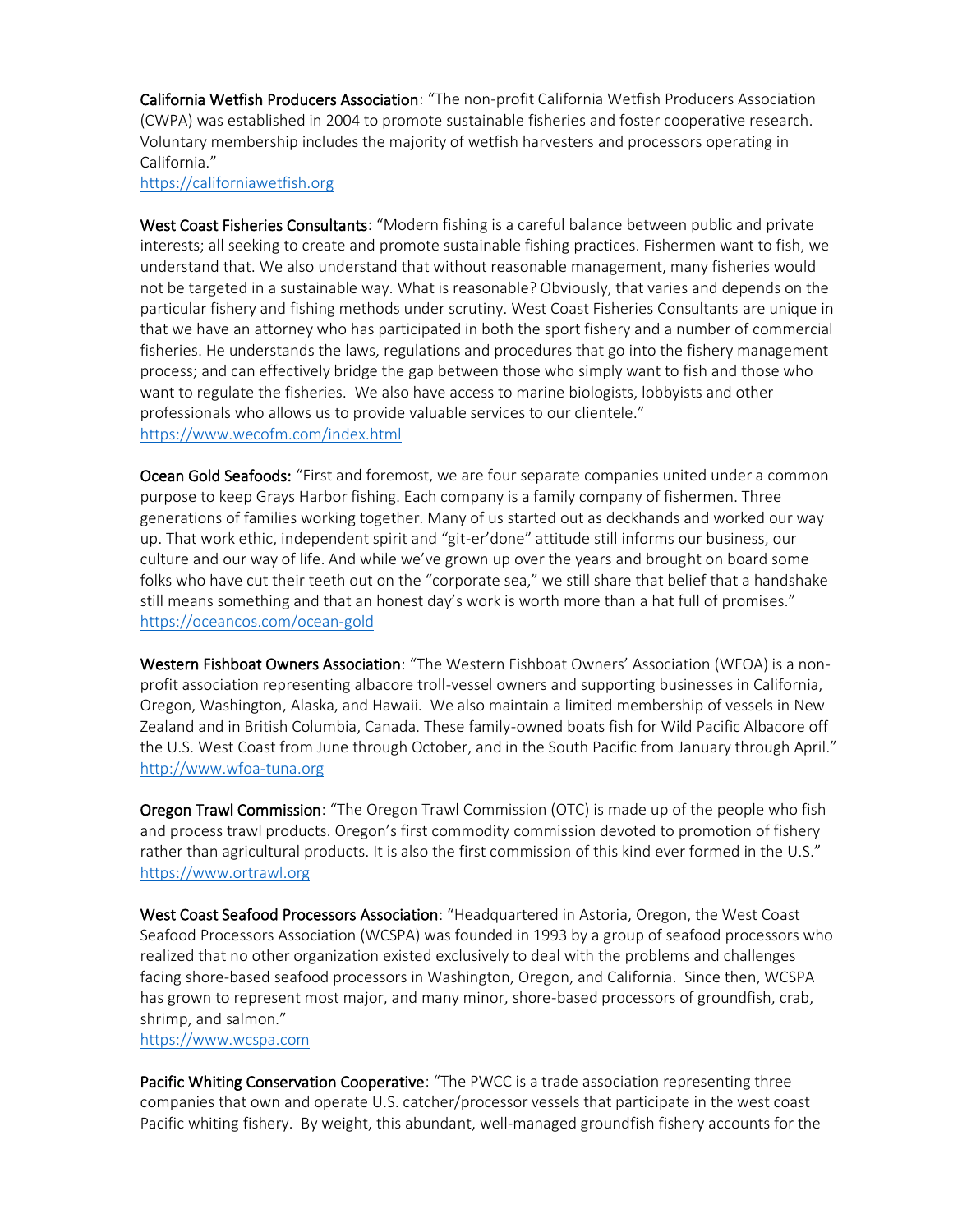largest volume of fish harvested on the U.S. west coast each year. Fishery managers and scientists employ a precautionary approach to management to ensure healthy fish stocks for years to come." <http://pacificwhiting.org/homepage.htm>

American Albacore Fishermen's Association: "We seek to ensure responsible fishery management practices and the participation of vital fishing communities. We support education regarding responsible fishing methods and promote the health benefits of tuna consumption along with environmental benefits of sustainable fishery practices." [https://americanalbacore.com](https://americanalbacore.com/)

Portland Audubon: "Portland Audubon's passionate and growing community has loved and advocated for Oregon's wildlife and wild places for more than 100 years. With the help of our vast network of advocates, nature enthusiasts, and partners, we inspire and connect people to nature through a variety of programs that are grounded in science and learning. Our mission: To inspire all people to love and protect birds, wildlife, and the natural environment upon which life depends." [https://audubonportland.org](https://audubonportland.org/)

American Bird Conservancy: "For more than 25 years, American Bird Conservancy has been standing up for birds and their habitats throughout the Americas. We're proud of our bird conservation results. But the need is great. Many birds are experiencing major population declines and need our help more than ever. American Bird Conservancy is dedicated to conserving wild birds and their habitats throughout the Americas." [https://abcbirds.org](https://abcbirds.org/)

Oceana: "Oceana is dedicated to protecting and restoring the world's oceans on a global scale. Oceana seeks to make our oceans as rich, healthy, and abundant as they once were." [https://oceana.org](https://oceana.org/)

Surfrider Foundation: "The Surfrider Foundation is dedicated to the protection and enjoyment of the world's ocean, waves and beaches, for all people, through a powerful activist network." [https://www.surfrider.org](https://www.surfrider.org/)

Oregon Shores Conservation Coalition: "Oregon Shores is dedicated to preserving the natural communities, ecosystems, and landscapes of the Oregon coast while conserving the public's access." [https://oregonshores.org](https://oregonshores.org/)

Whale and Dolphin Conservation Commission: "To amaze people with the wonder of whales and dolphins and inspire global action to protect them." [https://us.whales.org](https://us.whales.org/)

Kalmiopsis Audubon Society: "Our mission is to protect the extraordinary and diverse natural habitats of southwest Oregon — including old-growth forests, stunning coastlines, and wild rivers — for birds, fish, wildlife, and future generations." [https://kalmiopsisaudubon.org](https://kalmiopsisaudubon.org/)

Redwood Audubon Society: "Redwood Region Audubon Society advocates for the protection of birds and other wildlife by increasing the understanding and appreciation of the natural world, and by initiating and supporting local conservation and education efforts." <http://www.rras.org/home.aspx>